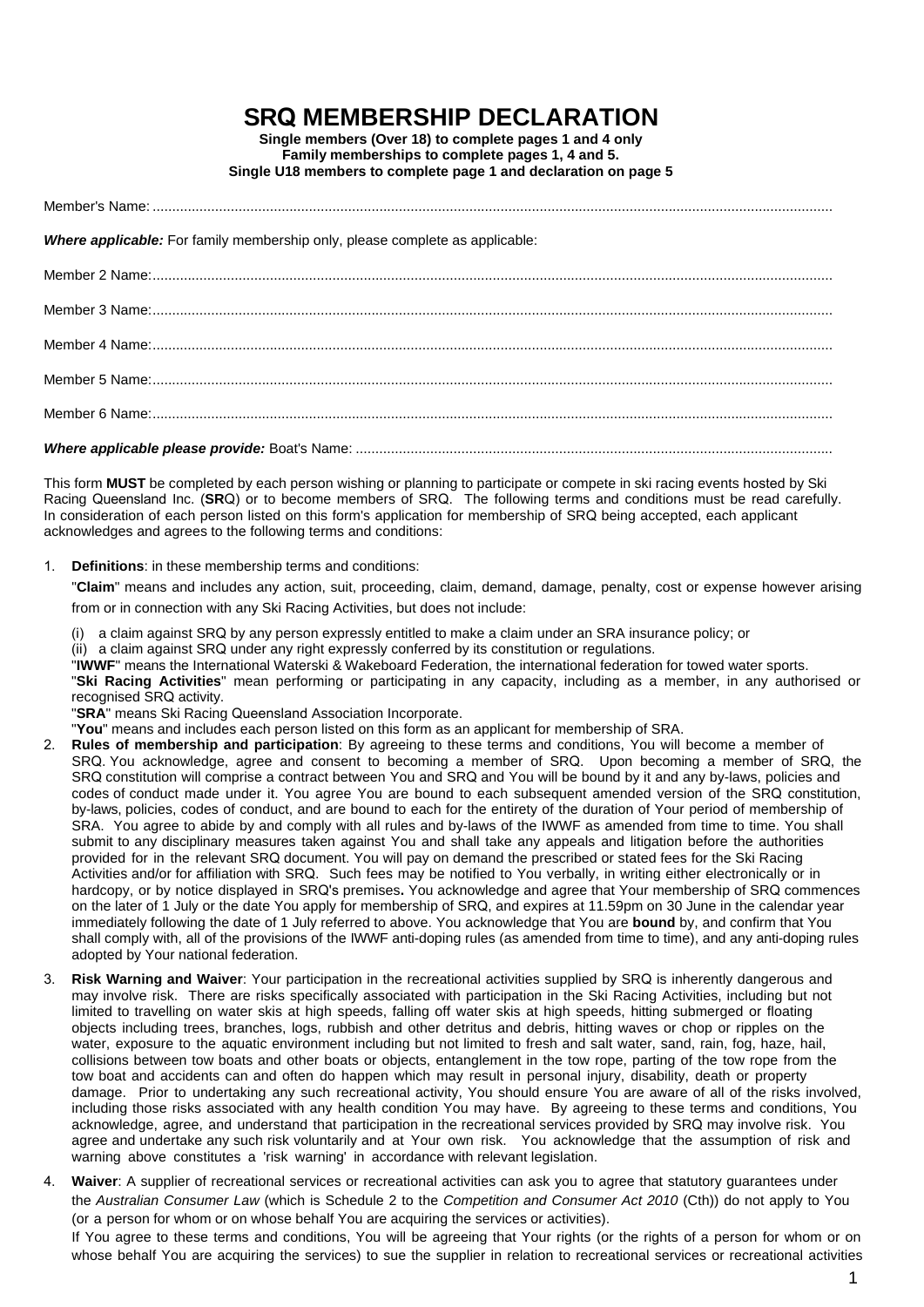that You undertake because the services or recreational activities provided were not in accordance with the guarantees are excluded, restricted or modified as set out below, including in particular paragraph 5 and Schedule 1.

- 5. **For recreational services or recreational activities to which the** *Australian Consumer Law (Commonwealth)* **applies**: By agreeing to these terms and conditions, You agree that the liability of SRQ in relation to recreational services (as that term is defined in the *Competition and Consumer Act 2010* (Cth) and the *Australian Consumer Law*) for any:
	- death:
	- (ii) physical or mental injury (including the aggravation, acceleration or recurrence of such an injury);
	- (iii) the contraction, aggravation or acceleration of a disease; or
	- (iv) the coming into existence, the aggravation, acceleration or recurrence of any other condition, circumstance,
		- occurrence, activity, form of behaviour, course of conduct or state of affairs:
		- (A) that is or may be harmful or disadvantageous to You or the community; or that may result in harm or disadvantage to You or the community, that m
		- that may result in harm or disadvantage to You or the community, that may be suffered by You (or a person for whom or on whose behalf You are acquiring the services) resulting from the supply of recreational services or recreational activities,

is excluded and the application of any express or implied term that any services will be provided with due care and skill is hereby excluded.

- 6. **Release & Indemnity:** In consideration of SRA accepting Your membership application You, to the extent permitted by law:
	- (i) release and forever discharge SRQ from all Claims that You may have or may have had but for this release arising from or in connection with Your membership and/or Your participation in the Ski Racing Activities;
	- (ii) release and indemnify SRQ against any Claim which may be made by You or on Your behalf for or in respect of or arising out of Your death whether caused by the negligence or breach of contract by SRQ or in any other manner whatsoever; and
	- (iii) indemnify and will keep indemnified and hold harmless SRQ to the extent permitted by law in respect of any Claim by any person:
		- (A) arising as a result of or in connection with Your membership or undertaking the Ski Racing Activities; and<br>(B) against SRQ in respect of any iniury, loss or damage arising out of or in connection with Your failure to
			- against SRQ in respect of any injury, loss or damage arising out of or in connection with Your failure to comply with SRQ's rules and/or directions,

save that the above releases and indemnities shall not apply to the extent that the loss, damage or injury that is the subject of the Claim is caused or contributed to by the grossly negligent act or omission of SRA.

- 7. **Insurance**: You acknowledge and agree that SRQ has arranged some limited insurance coverage, which may provide You with some protection for loss, damage or injury that You may suffer during Your participation in Ski Racing Activities. However, You acknowledge and agree that any insurance taken out by SRQ may not provide full indemnity for loss, damage or injury that You may suffer during Your participation in Ski Racing Activities and that You may have to pay the excess if a Claim is made on Your behalf. You agree that Your own insurance arrangements are ultimately Your responsibility and You will arrange any additional coverage at Your expense after taking into account SRQ's insurance arrangements and Your own circumstances.
- 8. **Disclosure of Medical Conditions:** You warrant that prior to undertaking any Ski Racing Activities You:
	- (i) are and must continue to be medically and physically fit and able to undertake and participate in the Ski Racing Activities;
	- (ii) are not a danger to Yourself or to the health and safety of others;
	- (iii) have not at any time suffered any blackout, seizure, convulsion, fainting or dizzy spells; and

(iv) are not presently receiving treatment for any condition, illness, disorder or injury which would render it unsafe for You You to have leage it hat wave relisting rever of the theory foot it with the having market participation of the the may affect the risk that either You or any other person will suffer injury, loss or damage. You acknowledge that SRQ relies on information provided by You and that all such information is accurate and SRQ before You leave any relevant venue.

- 9. **Consent to Medical Treatment:** If You suffer any injury or illness, You agree that SRQ may provide evacuation, first aid and/ or medical treatment at Your expense and that Your acceptance of these terms and conditions constitutes Your consent to such evacuation, first aid and/or medical treatment. You agree to reimburse SRQ for any costs or expenses incurred in providing such medical treatment.
- 10. **Exclusion of Applicant**: You warrant that You have not at any time been excluded from Ski Racing Activities by a medical practitioner or any person or entity including but not limited SRQ. You acknowledge and agree that SRA may demand a medical certificate or opinion as to Your fitness from a qualified medical practitioner PRIOR to Your undertaking any Ski Racing Activities.
- 11. **Safety**: You acknowledge and agree that You will comply with SRQ's 0.00 blood alcohol limit for participation in Ski Racing Activities, as set out in SRQ's rules, and understand and acknowledge the dangers associated with the consumption of alcohol or any mind-altering substance before or during Your involvement in Ski Racing Activities in breach of SRA's rules. You accept full responsibility for injury, loss or damage associated with the consumption of alcohol or any other mindaltering substance. You agree to follow any rules set by and/or directions of SRQ in connection with any Ski Racing Activities. If You fail to comply with the rules and/or directions of SRQ, You will not be permitted to participate or to continue to participate in the Ski Racing Activities and no refund will be given.
- 12. **Prevailing conditions** You acknowledge and agree that:
	- (i) some Ski Racing Activities may be affected by the weather which may change without warning; and
	- (ii) in such activities, there can be an element of the "luck of the prevailing conditions" when undertaking the Ski Racing Activities over which SRQ has no control.
- 13. **Acceptance:** Performance of SRQ's obligations under the contract may be effected by any one or more of the providers of the Ski Racing Activities either jointly or severally.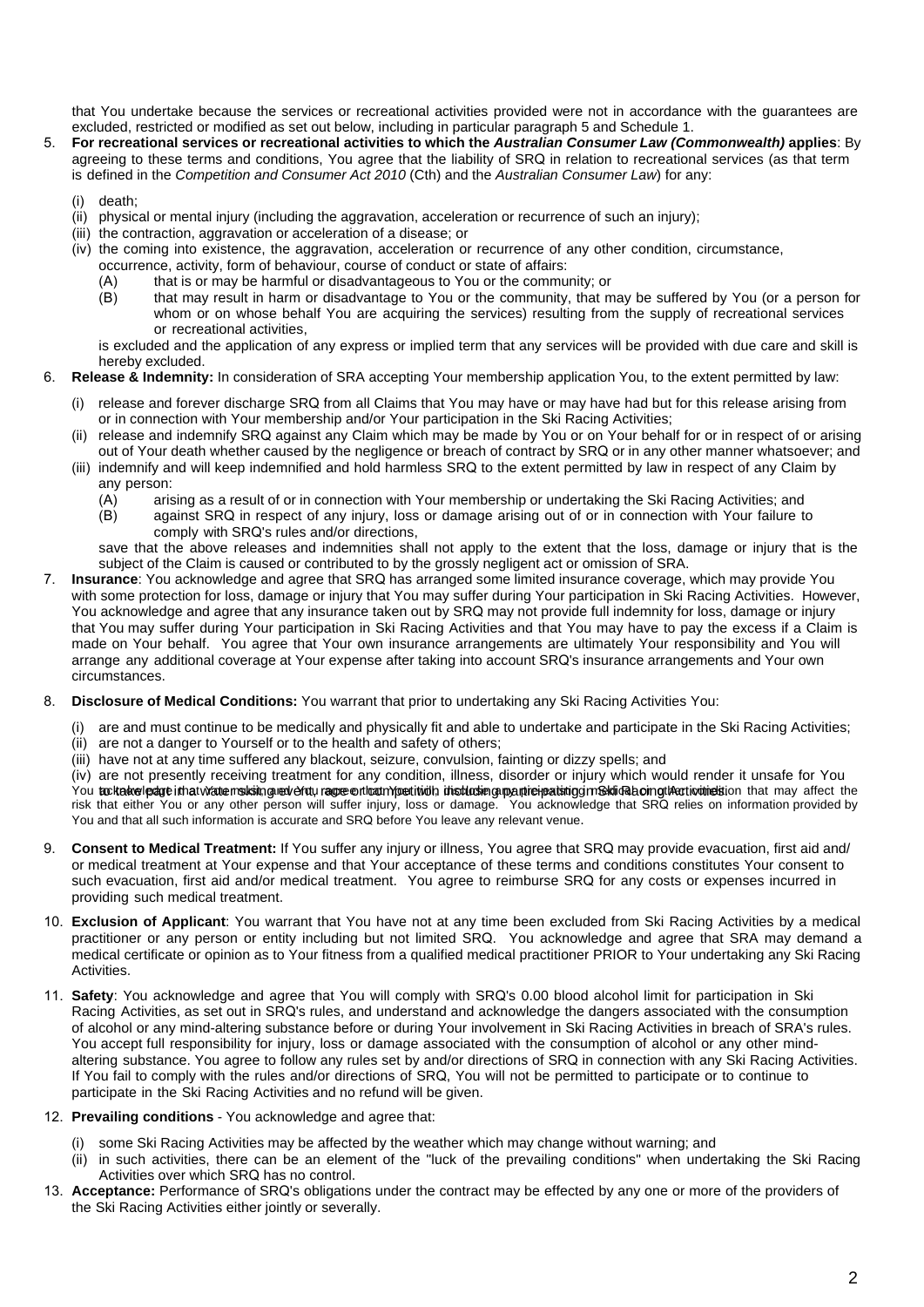- 14. **Bar to proceedings:** SRQ may plead this contract as a bar to proceedings now or in the future commenced by or on behalf of You or by any person claiming through You. Where You seek to commence proceedings against SRQ, You:
	- (i) will commence those proceedings in the courts of the jurisdiction in which any incident occurs;
	- (ii) waive any right to object to the exercise of such jurisdiction;
	- (iii) will, where You seek to commence proceedings in another jurisdiction from where any incident occurs, consent (if required by SRQ) to move those proceedings to the jurisdiction in which any incident occurs including consenting to any application made by SRQ to remove the proceedings to the jurisdiction in which any incident occurs;
	- (iv) will pay the costs of any application made by SRQ under paragraph (iii) above and will consent to any application for security of costs made at any time by SRQ; and
	- (v) consent to paying the legal defence costs of the proceedings (on a solicitor client basis) of SRQ where SRQ successfully defends the proceedings.
- 15. **Use of Image**: You acknowledge and consent to photographs, electronic images and video being taken of You during Your participation in Ski Racing Activities. You acknowledge and agree that such photographs, electronic images and video are owned by SRQ and SRQ may use the photographs, electronic images and video for promotional or other purposes without Your further consent being necessary. You further agree and consent to SRQ using Your name, image, likeness and performances in any Ski Racing Activities at any time, by any form of media, to promote SRQ and any Ski Racing Activities.
- 16. **Damage to property**: You acknowledge and agree that where You are responsible for and/or cause any deliberate or willful damage to any property owned by SRQ, You agree to reimburse SRA for the cost of the repair and/or replacement of SRQ's property and acknowledge that SRQ may terminate Your membership as a result of the deliberate or willful damage.
- 17. **Non-transferable**: A right to be a member of SRQ (if granted) is non-transferable to another person or other people. Any attempt to transfer to another person without the knowledge of SRQ may result in the cancellation of any rights granted by SRQ without refund and You may not be permitted to participate in further Ski Racing Activities or programs.
- 18. **Entire agreement:** These terms and conditions (and the documents to which they refer) constitute the entire agreement between the parties in respect to the Ski Racing Activities and supersedes all other agreements, understandings and representations and negotiations with SRQ in relation to the Ski Racing Activities. To the extent that any clause of these terms and conditions is void or unenforceable it is severable and does not affect the remaining provisions of the agreement.
- 19. **Governing Law**: The governing law of these terms and conditions is the law of the State of Victoria, Australia. You irrevocably and unconditionally consent and submit to the jurisdiction of the courts of Victoria and waive any right to object to the exercise of such jurisdiction.
- 20. **Warranty**: You warrant that all information provided is true and correct. You acknowledge these membership terms and conditions cannot be amended. If You amend these terms and conditions they may be null and void and Your membership application may not be accepted by SRQ.

21 **Statement of Understanding**: You have read, or have had read to You the above terms and conditions and having<br>SCHEDURE 100<br>Understood the same, You consent to the activities proposed.

### *For recreational services or activities provided in NSW:*

*For recreational services or recreational activities to which the Australian Consumer Law (New South Wales) applies:* 

By agreeing to these terms and conditions, you agree that the liability of SRQ in relation to recreational services (as that term is defined in the *Competition and Consumer Act 2010* (Cth) and the *Australian Consumer Law*) and recreational activities (as that term is defined in the *Civil Liability Act 2002* (NSW)) for any:

- (a) death;
- (b) physical or mental injury (including the aggravation, acceleration or recurrence of such an injury);
- (c) the contraction, aggravation or acceleration of a disease;
- (d) the coming into existence, the aggravation, acceleration or recurrence of any other condition, circumstance, occurrence, activity, form of behaviour, course of conduct or state of affairs:
	- i. that is or may be harmful or disadvantageous to you or the community;
	- ii. that may result in harm or disadvantage to you or the community, that may be suffered by you (or a person for whom or on whose behalf you are acquiring the services) resulting from the supply of recreational services or recreational activities,

is excluded and the application of any express or implied term that any services will be provided with due care and skill is hereby excluded.

#### *For recreational services or activities provided in Victoria:*

*For recreational services to which the Australian Consumer Law (Victoria) applies:* 

**Warning under the Australian Consumer Law and** *Fair Trading Act 2012***:** Under the *Australian Consumer Law (Victoria)*, several statutory guarantees apply to the supply of certain goods and services. These guarantees mean that the supplier named on this form, SRA, is required to ensure that the recreational services supplied to you: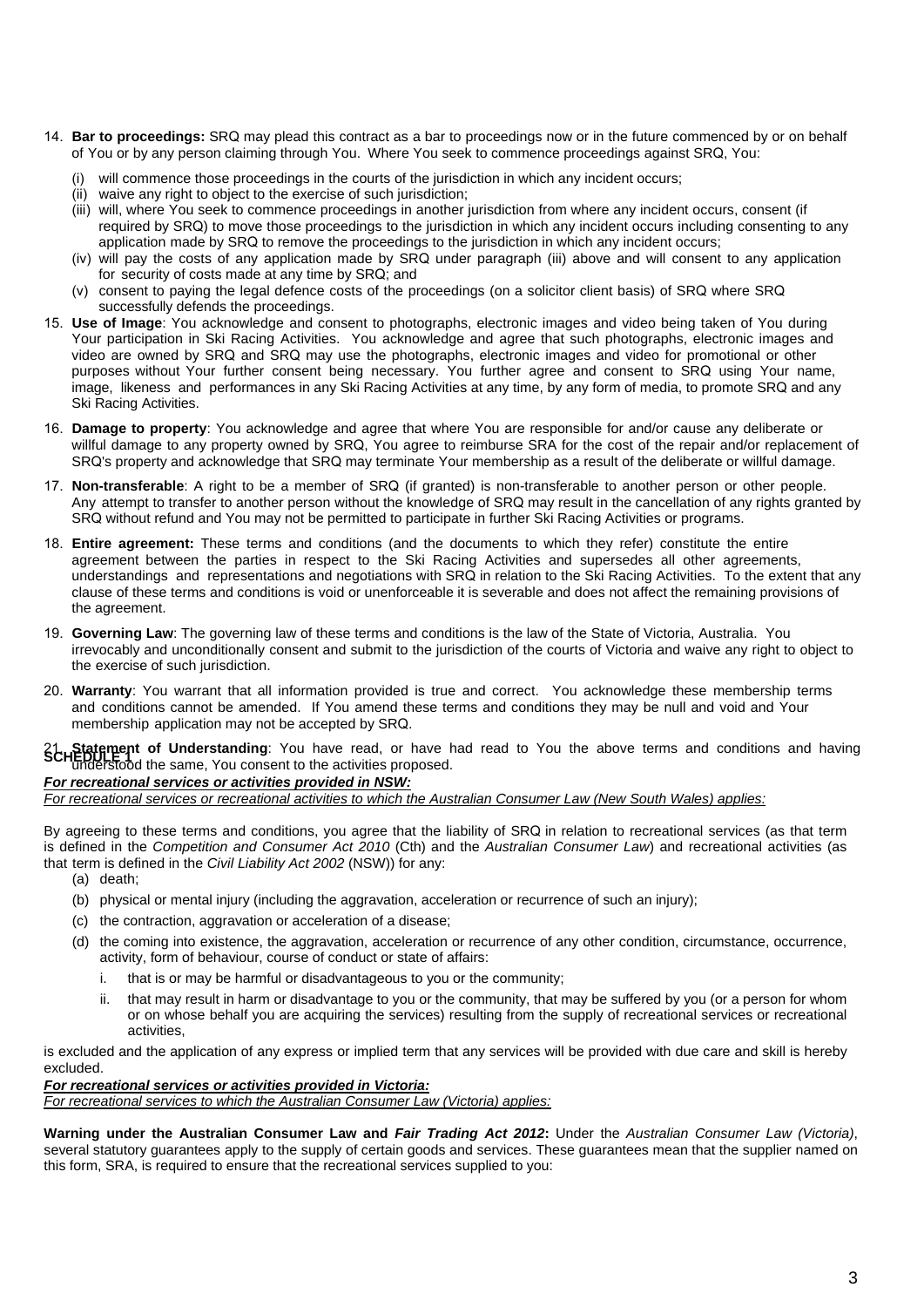

Under section 22 of the *Australian Consumer Law and Fair Trading Act 2012* (Vic), the supplier is entitled to ask you to agree that these conditions do not apply to you. If you agree to these membership terms and conditions, you will be agreeing that your rights to sue the supplier under the *Australian Consumer Law and Fair Trading Act 2012* (Vic) if you are killed or injured because the services were not in accordance with these guarantees, are excluded, restricted or modified in the way set out in these membership terms and conditions.

**Note**: The change to your rights, as set out in these membership terms and conditions, does not apply if your death or injury is due to gross negligence on the supplier's part. "Gross negligence" in relation to an act or omission, means doing the act or omitting to do an act with reckless disregard, with or without consciousness, for the consequences of the act or omission. See regulation 5 of the *Australian Consumer Law and Fair Trading Regulations 2012* (Vic) and section 22(3)(b) of the *Australian Consumer Law and Fair Trading Act 2012* (Vic).

**Exclusion of rights under the Australian Consumer Law (Victoria):** By agreeing to these membership terms and conditions, you agree that the liability of SRQ for any death or personal injury (as defined in the *Australian Consumer Law and Fair Trading Act 2012* (Vic)) that may be suffered by you (or a person from whom or on whose behalf you are acquiring the services) resulting from the supply of recreational services is excluded.

#### *For recreational services or activities provided in the ACT or Queensland:*

*For recreational services to which the Australian Consumer Law (Australian Capital Territory) or Australian Consumer Law (Queensland) applies:*

By agreeing to these membership terms and conditions, you acknowledge that where you are a consumer of recreational services, as defined by any relevant law, certain terms and rights usually implied into a contract for the supply of goods or services may be excluded. You acknowledge that these implied terms and rights and any liability of SRQ flowing from them, are expressly excluded to the extent possible by law, by these membership terms and conditions. To the extent of any liability arising, the liability of SRA will, at the discretion of SRQ, be limited in the case of goods, to the replacement, repair or payment of the cost of replacing the goods and in the case of services, the resupply of the services or payment of the cost of having the services supplied again. For the avoidance of doubt, this exclusion does not exclude liability for recklessness as defined by any relevant law.

#### *For recreational services or activities provided in South Australia:*

*For recreational services to which the Australian Consumer Law (South Australia) applies:*

**Your rights**: Under sections 60 and 61 of the *Australian Consumer Law (SA)*, if a person in trade or commerce supplies you with (servicies limple diate recreated that services) estherible: rendered with due care and skill; and

- (b) statutory guarantee that those services, and any product resulting from those services, will be reasonably fit for the purpose for which the services are being acquired (as long as that purpose is made known to the supplier); and
- (c) a statutory guarantee that those services, and any product resulting from those services, will be of such a nature, and quality, state or condition, that they might reasonably be expected to achieve the result that the consumer wishes to achieve (as long as that wish is made known to the supplier or a person with whom negotiations have been conducted in relation to the acquisition of the services).

**Excluding, restricting or modifying your rights:** Under section 42 of the *Fair Trading Act 1987* (SA), the supplier of recreational services is entitled to ask you to agree to exclude, restrict or modify his or her liability for any personal injury suffered by you or another person for whom or on whose behalf you are acquiring the services (a third party consumer). If you agree to these membership terms and conditions, you will be agreeing to exclude, restrict or modify the supplier's liability with the result that compensation may not be payable if you or the third party consumer suffer personal injury.

**Important:** You do not have to agree to exclude, restrict or modify your rights by agreeing to these membership terms and conditions. The supplier may refuse to provide you with the services if you do not agree to exclude, restrict or modify your rights by agreeing to these membership terms and conditions. Even if you agree to these membership terms and conditions, you may still have further legal rights against the supplier. A child under the age of 18 cannot legally agree to exclude, restrict or modify his or her rights. A parent or guardian of a child who acquires recreational services for the child cannot legally agree to exclude, restrict or modify the child's rights.

**Agreement to exclude, restrict or modify your rights:** You agree that the liability of SRQ for any personal injury that may result from the supply of the recreational services that may be suffered by you (or a person for whom or on whose behalf you are acquiring the services) is excluded.

**Definitions:**

- (a) Recreational services are services that consist of participation in sporting activity or similar leisure-time pursuit; or any other activity that involves a significant degree of physical exertion or risk and is undertaken for the purposes of recreation, enjoyment or leisure.
- (b) Personal injury is bodily injury and includes mental and nervous shock and death.

Further information: Further information about your rights can be found at [www.ocba.sa.gov.au](http://www.ocba.sa.gov.au/)

| I have read, understood, acknowledge and agree to the above declaration. |  |  |
|--------------------------------------------------------------------------|--|--|
|                                                                          |  |  |
|                                                                          |  |  |
|                                                                          |  |  |